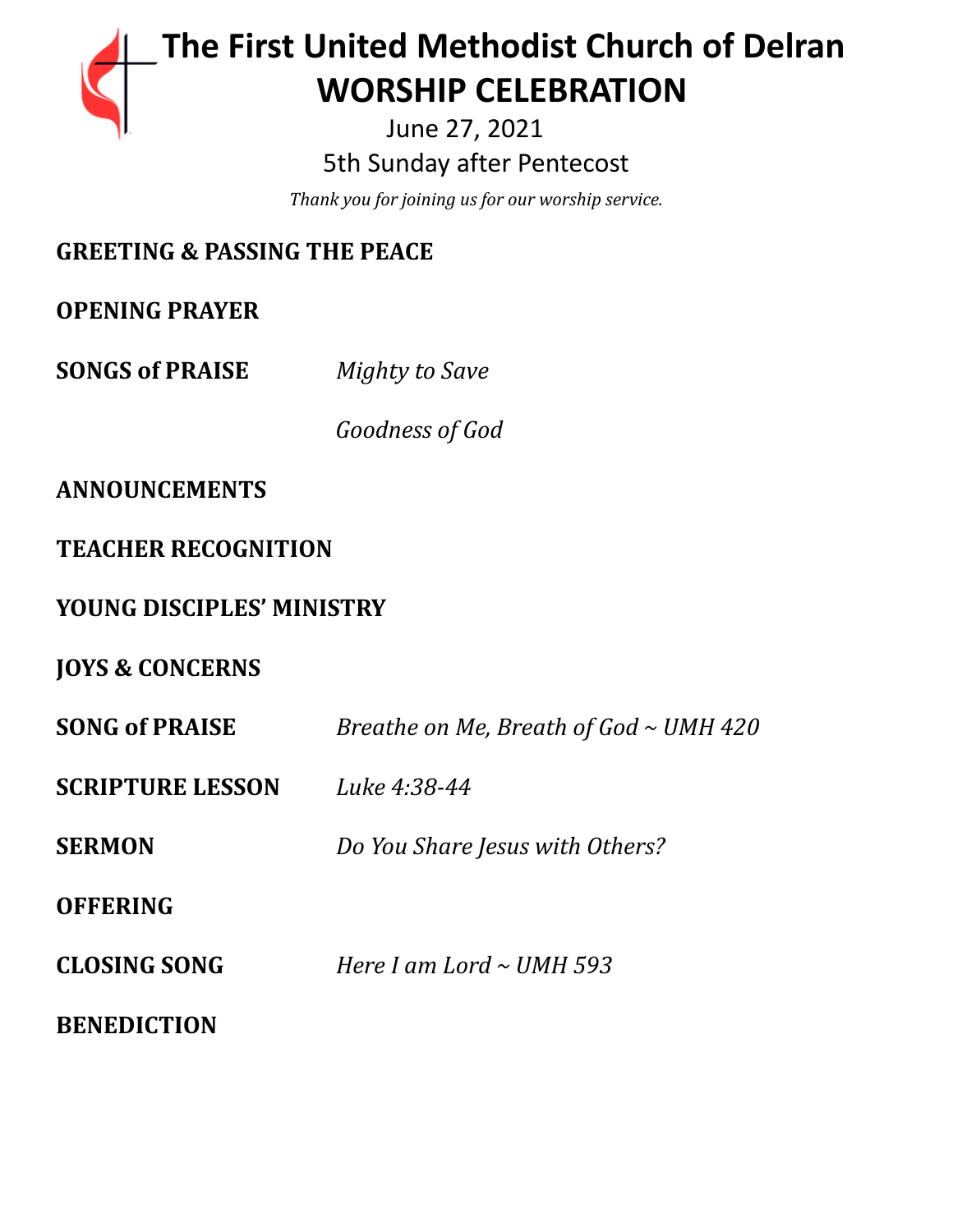# **The First United Methodist Church of Delran ANNOUNCEMENTS** June 27, 2021

#### **WORSHIP GOD**

- **Indoor Services** are in the Sanctuary on Sundays at 10AM. Masks are optional and social distancing between households is required. Nursery care is provided. Please check in on our website whether you are in person or online. The online service will be livestreamed from the Sanctuary at 10AM. Please prepare prayerfully & note the precautions & guidelines on our website, [delranumc.org](http://www.delranumc.org).
- **Sunday Service Check-in:** [Complete](https://forms.gle/2MxBkhaYGvKQZRcc9) this form to record your attendance for the online service.
- **● Join the Service Online:** Please consult the church [website](http://www.delranumc.org) & [Facebook](https://www.facebook.com/FirstUnitedMethodistChurch.Delran) page for updates.
- **Sermon Archive:** Access previously recorded sermons on our [Youtube](https://www.youtube.com/results?search_query=delran+first+umc+channel) web page.
- **Giving Options**: Please mail your tithes & offerings to the First UMC of Delran, 32 Conrow Road, Delran, NJ 08075, or go to the church [website](http://www.delranumc.org) to *Donate with [Tithe.ly](https://tithe.ly/give?c=1379451)* or *[Donate](https://www.paypal.com/donate/?token=JgyQQyCzJSzuWb-4M_kVuUa8ORCkKdbhPebT-DwrySzFpiafxE6LsZCirp50sAsR0jT_60&country.x=US&locale.x=) with PayPal*.

#### **NEW AND NOTEWORTHY**

- **● The Kids' Summer Sundays** are going to be exciting! For five weeks, starting in July, the kids will be treated to a different activity each week. We're offering cooking lessons, art lessons, karate and more. We will need help with dinners for the attendees and with other positions, too. Sign up [HERE](https://www.signupgenius.com/go/5080f4fa9ac2ca5f58-vbssupports).
- **Handwritten Scripture Project** Bring in your handwritten chapters and we can compile them all!!
- **Thursday Changes** The office will be closed on Thursdays from July 17th through September 23rd as Katie, our Administrative Assistant, has Jury Duty. Also, the email usually sent out on Thursdays will go out on Fridays during that time.
- **● Sunday School for Summer** Could you spend one Sunday with our children? We'll give you all you need, and it's only for half an hour. Sign up on the bulletin board. Children are not that scary! You can do it!
- **● Altar Flowers** If you would like to purchase flowers for the Sunday Altar, sign up by filling out the information on the bulletin board in the Narthex. Regular flowers are \$10 per vase. Specialty arrangements can be ordered for a higher price. Questions? - talk to Katie Winner.

#### **FELLOWSHIP & GROWTH**

- **● Wednesday Morning Bible Study** has returned at 10:00am The group is focusing on *The Chosen,* a television drama based on the life of Jesus Christ, seen through the eyes of those who knew him. [Wednesday](https://us02web.zoom.us/j/83299668925?pwd=R09VZzEvellRdnpsemtaQzJocW1nUT09) [Zoom](https://us02web.zoom.us/j/83299668925?pwd=R09VZzEvellRdnpsemtaQzJocW1nUT09) Link. Pastor will be offering this study on Thursday evenings. [Thursday](https://us02web.zoom.us/j/86724526082?pwd=Yk1aT0N6ajRzcUF6KzdhT05VU0k3Zz09) Zoom Link.
- **● Ladybugs Bible Study** has finished their study. They will resume in the fall.
- **● Sunday Virtual Lounge:** Join the virtual lounge after service to say "hi" and catch up with others! Watch for the Zoom link on our [Facebook](https://www.facebook.com/FirstUnitedMethodistChurch.Delran) page. Any issues signing in, call or text Mary Melvin at 856-630-5831.
- **Thursday Bible Study** The group is focusing on *The Chosen,* a television drama based on the life of Jesus Christ, seen through the eyes of those who knew him. [Thursday](https://us02web.zoom.us/j/86724526082?pwd=Yk1aT0N6ajRzcUF6KzdhT05VU0k3Zz09) Zoom Link.
- **● YouTube Playlist:** [Click](https://www.youtube.com/watch?v=lJJQjFnX0nk&list=PL76HlEzH6SKYV7jHyH7qBV7M1G3TK8-OK) here to listen to the songs we will be singing throughout our services.
- **The Upper Room:** Access an electronic copy of the daily devotional. Here is the link for [May/June](https://destination-site-production.s3.amazonaws.com/covers/URE_May-June2021.pdf) 2021. Paper copies are available in the Narthex.
- **Support Group** Are you living childfree, not by choice? Consider meeting with others who can support you. In association with resolve - The National Infertility Association. Contact Joyce Woodell at [jaycee0382@gmail.com](mailto:jaycee0382@gmail.com) for more information.

#### **NEXT GENERATION**

**● The Youth Group** is meeting Sundays at 8PM. Contact Melissa Pagani for details 609-733-6182.